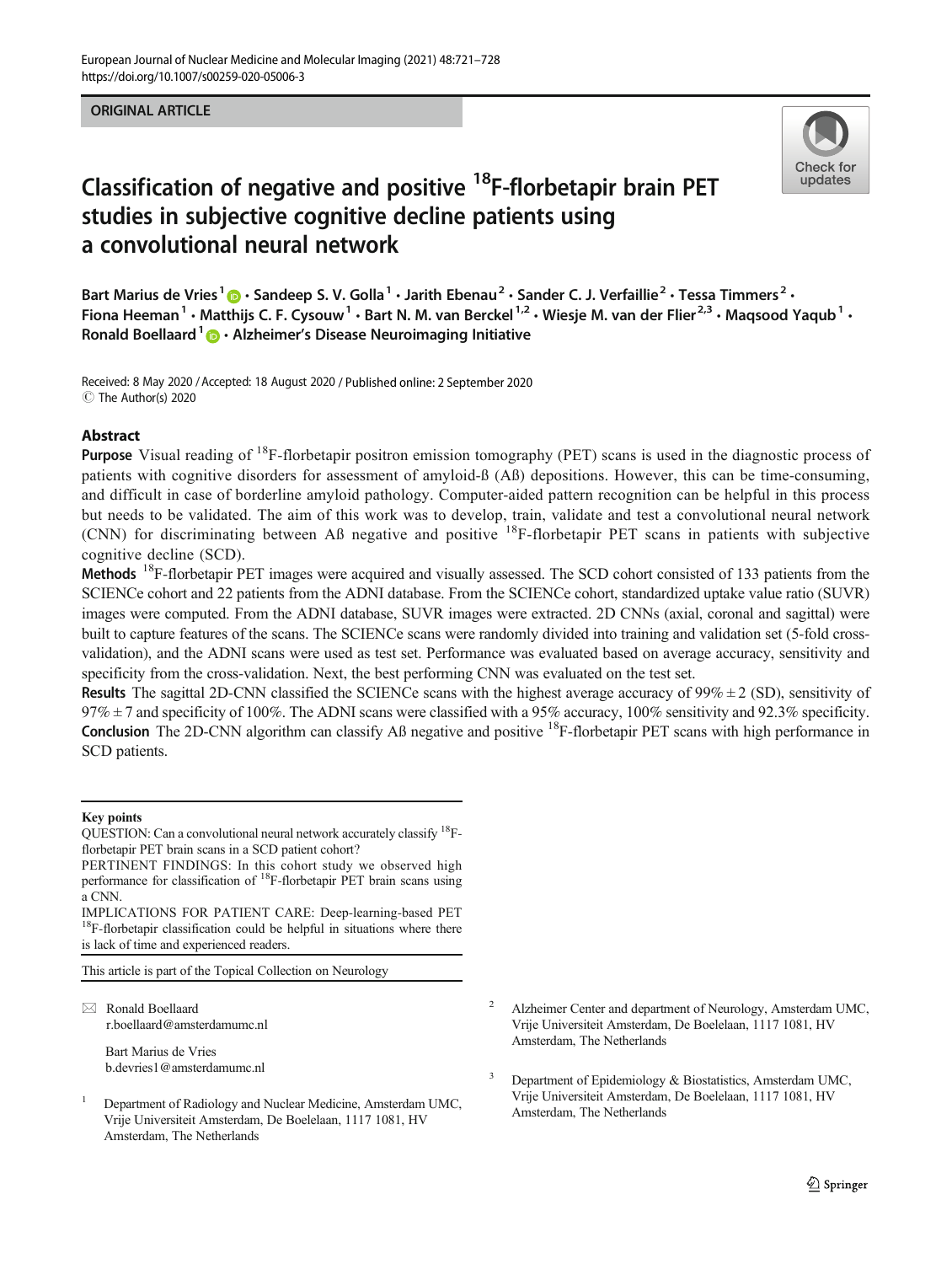Keywords Convolution neural network  $\cdot$  Artificial intelligence  $\cdot$  Subjective cognitive decline  $\cdot$  Classification  $\cdot$  Amyloid  $\cdot$ <sup>18</sup>F-florbetapir

# Introduction

Patients with subjective cognitive decline (SCD) are at increased risk for developing mild cognitive impairment (MCI), Alzheimer's disease (AD) or other types of dementia [\[1](#page-6-0), [2](#page-6-0)]. In the diagnostic process of patients with SCD, amyloid imaging can be used in order to assess the presence and extent of amyloid-beta (Aß) depositions in vivo [\[3](#page-7-0)–[6](#page-7-0)]. Currently, the gold standard for determining the presence of such depositions in a clinical setting is a dichotomous visual assessment performed by a trained reader. However, accurate classification depends on training and experience of the reader and visual assessment can be challenging, in particular, for low levels of Aß depositions, as may be the case in patients with SCD.

In the past decade, various computer-aided pattern recognition algorithms have been developed to evaluate and identify PET patterns associated with specific disease stages, based on  $^{18}$ F-fluoro-deoxyglucose ( $^{18}$ F-FDG) brain PET images [[7,](#page-7-0) [8\]](#page-7-0). These studies applied machine learning approaches using atlas-based anatomical volumes of interest (VOIs) for feature extraction to classify AD progression in PET images. Despite yielding good results, feature extraction depending on VOI parcellation can be time-consuming, prone to MRI segmentation errors and is observer dependent in case of manual delineations. Furthermore, disease-specific patterns might not follow predefined VOIs. Thus, deep learning algorithms, such as a convolutional neural network (CNN), may provide superior performance since no a priori VOI definition or segmentation is required. Furthermore, with the amount of computational power currently available, CNNs are able to address the increasing complexity and quantities of imaging data, while providing both deterministic and objective results. Recently, CNNs have been effectively applied in <sup>18</sup>F-FDG-PET neurodegeneration studies to discriminate between diagnostic groups and identify the patterns related to AD progression without the use of pre-defined VOIs [[9\]](#page-7-0). However, in case of patients with SCD, feature extraction can be more difficult than in AD patients, since Aß depositions can be subtle in relation to non-specific background uptake. Therefore, it is of interest whether CNN also could effectively be applied in  $^{18}$ F-florbetapir PET studies in patients specifically with SCD.

The aim of this study was to develop, train, validate and test a 2D-CNN which is able to classify Aß negative (i.e. no amyloid accumulation) and positive (i.e. with amyloid accumulation)  $18F$ -florbetapir PET scans in patients with SCD.

## Methods and materials

#### **Participants**

A total of 133 SCD subjects from the Subjective Cognitive ImpairmENt Cohort (SCIENCe) study [[2](#page-6-0)] (for training and validation) were included in this study. The SCIENCe project is a longitudinal observational study, with yearly assessments, to investigate the earliest changes related to AD. Prior to inclusion, all SCIENCe subjects underwent standardized dementia screening according to the procedures of the Amsterdam Dementia Cohort [[10](#page-7-0)]. Individuals were labelled as SCD when they experienced cognitive complaints but could not be diagnosed with MCI, dementia or any other disease which is known to cause memory complaints. Inclusion criteria for the SCIENCe cohort are a diagnosis of SCD and age  $\geq$  45 years [\[2\]](#page-6-0). Before enrolment, all SCIENCe subjects provided written informed consent and the studies were approved by the Medical Ethics Review Committee of Amsterdam UMC, location VUmc.

A total of 22 SCD subjects (used as fully independent external test data) used in the preparation of this article were obtained from the Alzheimer's Disease Neuroimaging Initiative (ADNI) database [\(adni.loni.usc.edu](http://adni.loni.usc.edu)). The ADNI was launched in 2003 as a public-private partnership, led by Principal Investigator Michael W. Weiner, MD. The primary goal of ADNI has been to test whether serial magnetic resonance imaging (MRI), positron emission tomography (PET), other biological markers, and clinical and neuropsychological assessment can be combined to measure the progression of mild cognitive impairment (MCI) and early Alzheimer's disease (AD).

#### Data acquisition

SCIENCe PET data were acquired on a Gemini or Ingenuity TF PET/CT scanner (Philips Medical Systems, Best, the Netherlands) and head movements were minimized by using a head holder. First, a low-dose computed tomography (CT) scan was acquired for attenuation and scatter corrections. Next, directly after tracer injection (370 MBq to 425 MBq), a 90-min dynamic 18F-florbetapir PET scan was obtained, consisting of 29 frames  $(1 \times 15, 3 \times 5, 3 \times 10, 4 \times 60, 2 \times$ 150,  $2 \times 300$ ,  $4 \times 600$  and  $10 \times 300$  s), and raw data were reconstructed using line-of-response row-action maximum likelihood algorithm (LOR-RAMLA) (Gemini) or orderedsubsets time of flight (BLOB-OS-TF) (Ingenuity). During reconstruction, corrections for decay, dead time, normalization (detector sensitivities), attenuation, random coincidences and scatter were applied. The reconstructed images had a matrix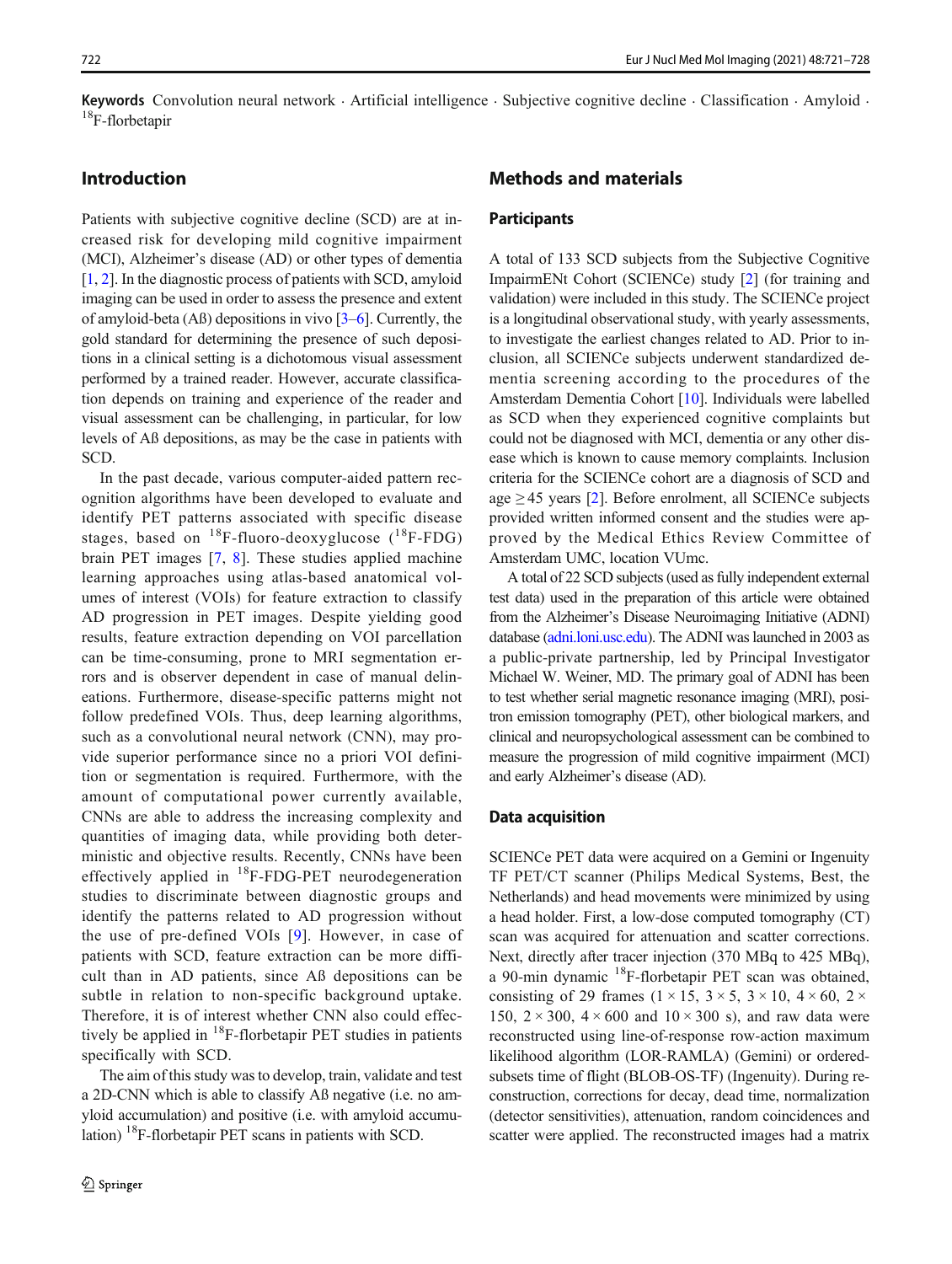size of  $128 \times 128 \times 90$  and a voxel size of 2.0 mm in all 3 directions. T1-weighted MR images were acquired at 3.0 Tesla using either an Ingenuity TF PET/MR (Philips Medical Systems, Cleveland, Ohio, USA) or a Signa HDxt MRI (General Electric, Milwaukee, WI, USA) scanner for structural information.

In the ADNI database, PET image acquisition has been done according to standard ADNI acquisition protocol [[11\]](#page-7-0). The scans had a matrix size of  $160 \times 160 \times 96$  and a voxel size of 1.5 mm in all 3 directions. The ADNI PET studies used for the external test cohort in this study were acquired from 15 different centres.

#### Image processing

The T1-weighted MR images (acquired within the SCIENCe project) were co-registered to the (dynamic) PET scans using VINCI (Max Planck Institute for Metabolism Research, Köln, Germany) as described previously [[12](#page-7-0)–[14](#page-7-0)]. Next, PVElab [\[15\]](#page-7-0) software was used, together with the Hammers template [\[16\]](#page-7-0), to extract reference tissue (grey matter cerebellum) timeactivity curves (TACs). The grey matter cerebellar TAC was then used in combination with the dynamic PET image to calculate SUVR images from 50 to 70 min p.i. [[17,](#page-7-0) [18](#page-7-0)]. These SUVR images were then spatially aligned using Statistical Parametric Mapping (SPM8) [\[19](#page-7-0)] using the T1 weighted MR images and a standard brain T1-template atlas from the Montreal Neuroimaging Institute (MNI). Next, because of missing MRI data from the ADNI data, an average PET template was acquired by averaging ten Aß negative and positive  $(5/5)$  <sup>18</sup>F-florbetapir spatially aligned PET scans of the SCIENCe cohort. The ADNI PET scans were then spatially aligned using SPM8 using this average PET template. The resulting images (SCIENCE and ADNI) had a matrix size of  $79 \times 95 \times 68$  and a voxel size of 2.0 mm in all three directions. Voxels outside the brain were avoided from analyses using whole brain grey and white matter templates (MNI).

#### CNN data preparation and augmentation

All training and validation PET scans were visually assessed and labelled (positive or negative) by an experienced nuclear medicine physician (BB). The external ADNI test set was visually assessed, labelled and a confidence score [low to high:1–5] was given by two qualified <sup>18</sup>F-florbetapir readers (BB and SV).

Because of the high frequency of amyloid negative cases, and imbalance of the two groups (positive or negative), oversampling of the minority class was performed in training, to avoid the model to be biased towards the majority class [[20\]](#page-7-0). Furthermore, data augmentation was applied (using random rotation, shift, shear zooming and flipping) to artificially create new PET images and to make the neural network more robust against head orientation [\[21\]](#page-7-0). To reduce complexity and circumvent the computational and memory requirements necessary for CNN-

based classification of 3D PET images, stacked 2D PET images (axial, coronal and sagittal slices) were used instead.

## Model architecture

CNNs are able to learn latent and generic features from the image slices [[9](#page-7-0), [22,](#page-7-0) [23](#page-7-0)]. This study proposes a 2D-CNN framework to extract intra-slice features from the 2D image slices. For each slice, here called decomposition (axial, coronal and sagittal), a 2D-CNN model is constructed. The 2D-CNN architecture consists of two convolution blocks consisting each of two convolution layers to extract image features [[24\]](#page-7-0), four Rectified Linear Unit (ReLu) activation layers to introduce non-linear properties to the model [[25\]](#page-7-0), two max-pooling layers to down-sample input representation [\[26](#page-7-0)], batch normalization to make the model converge faster [\[27](#page-7-0)], a global average pooling layer for object localization [\[28](#page-7-0)] and a final sigmoid dense layer to obtain a classification (Fig. [1](#page-3-0)). Dropouts are commonly used to avoid overfitting and were implemented after the fully connected layers. However, by implementing them after the max-pooling layers, artificial noise is created, to improve generalization of the trainable features. Therefore, two dropouts of 60% per epoch were implemented after the max-pooling layers [[29](#page-7-0)].

The proposed models were implemented in the Keras library in Python (version 3.6), using TensorFlow as backend. For weights optimization, an Adam optimizer was used with a low learning rate of  $1 \times 10^{-5}$  with a decay of  $1 \times 10^{-6}$ . Furthermore, the batch size for training the CNNs was set to the size of the full training dataset.

## Model performance

A stratified five-fold cross-validation was used to evaluate the performance of each model its accuracy, sensitivity and specificity (Fig. [2\)](#page-3-0) [\[30](#page-7-0)]. To this end, the SCIENCe dataset was split into five groups, instantiating five weights/models for each CNN (15 in total); four groups were each fold used for training purposes and the fifth for validation of the model. Next, the validation accuracy, sensitivity and specificity were averaged to obtain a reliable performance measure per CNN. The model that performed highest using the SCIENCe dataset was considered the best model. In addition, the three individual CNN predictions (axial, coronal and sagittal) were majority-hard-voted to obtain a combined classification. Last, the external ADNI dataset was used to assess the performance of the best model in an independent dataset. To determine whether similar spatial patterns are important for the CNN as for the readers, network attention area maps were obtained (see Fig. [3\)](#page-4-0) [\[28\]](#page-7-0). The spatial patterns were detected by the global average pooling layer, which averaged contributions of each of the patterns in the feature maps from the convolution layers. More specifically, the nodes considered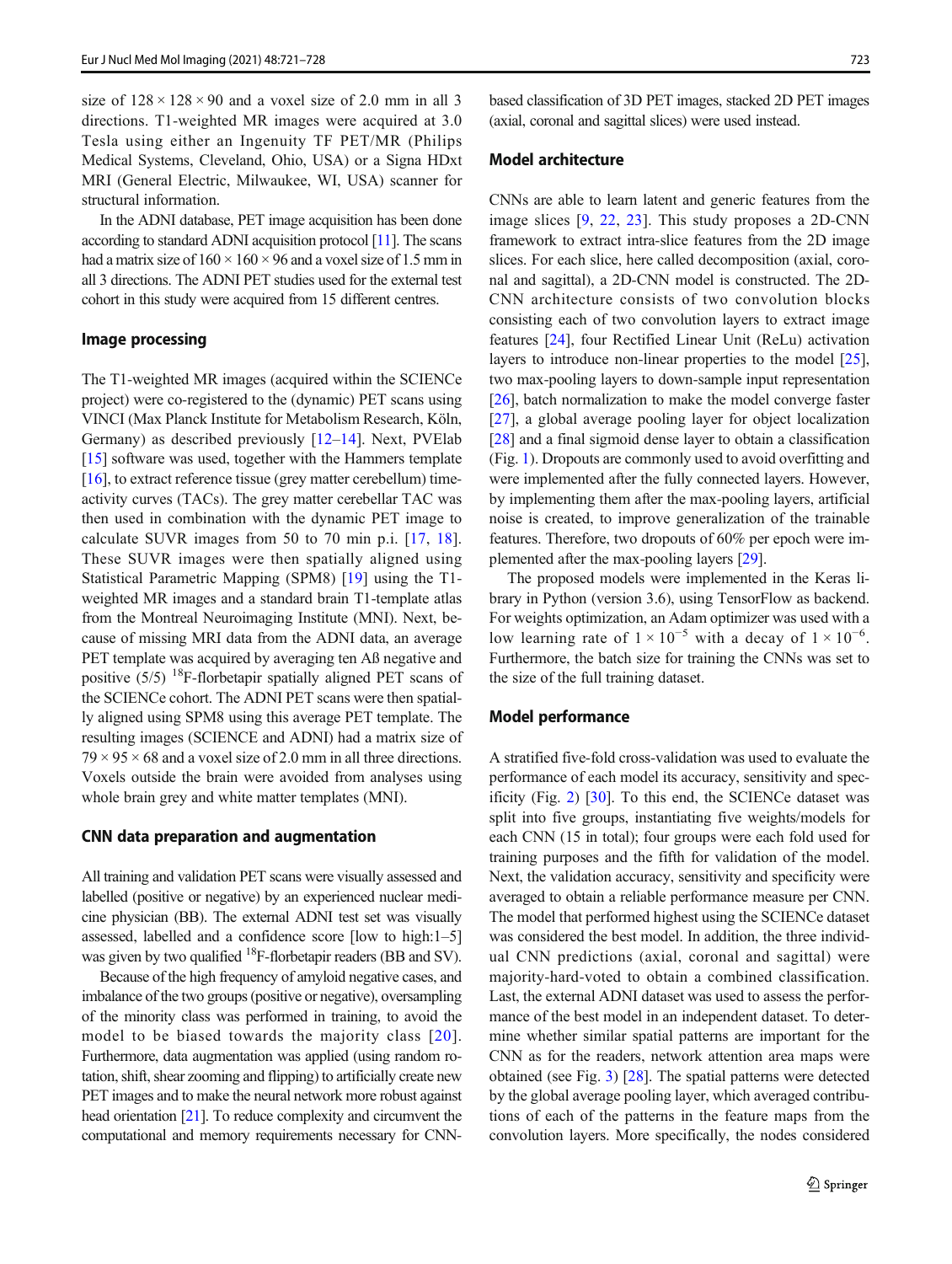<span id="page-3-0"></span>

#### **GAP: Global Average Pooling**

Fig. 1 Architecture of the CNN. Each convolution block consists of two convolution layers, batch normalization and two ReLu activation functions. Max pooling is performed to down sample the data. Using a sigmoid function weights (Wn) are added to the nodes generated by the GAP layer. Network activation mapping is applied for object localization



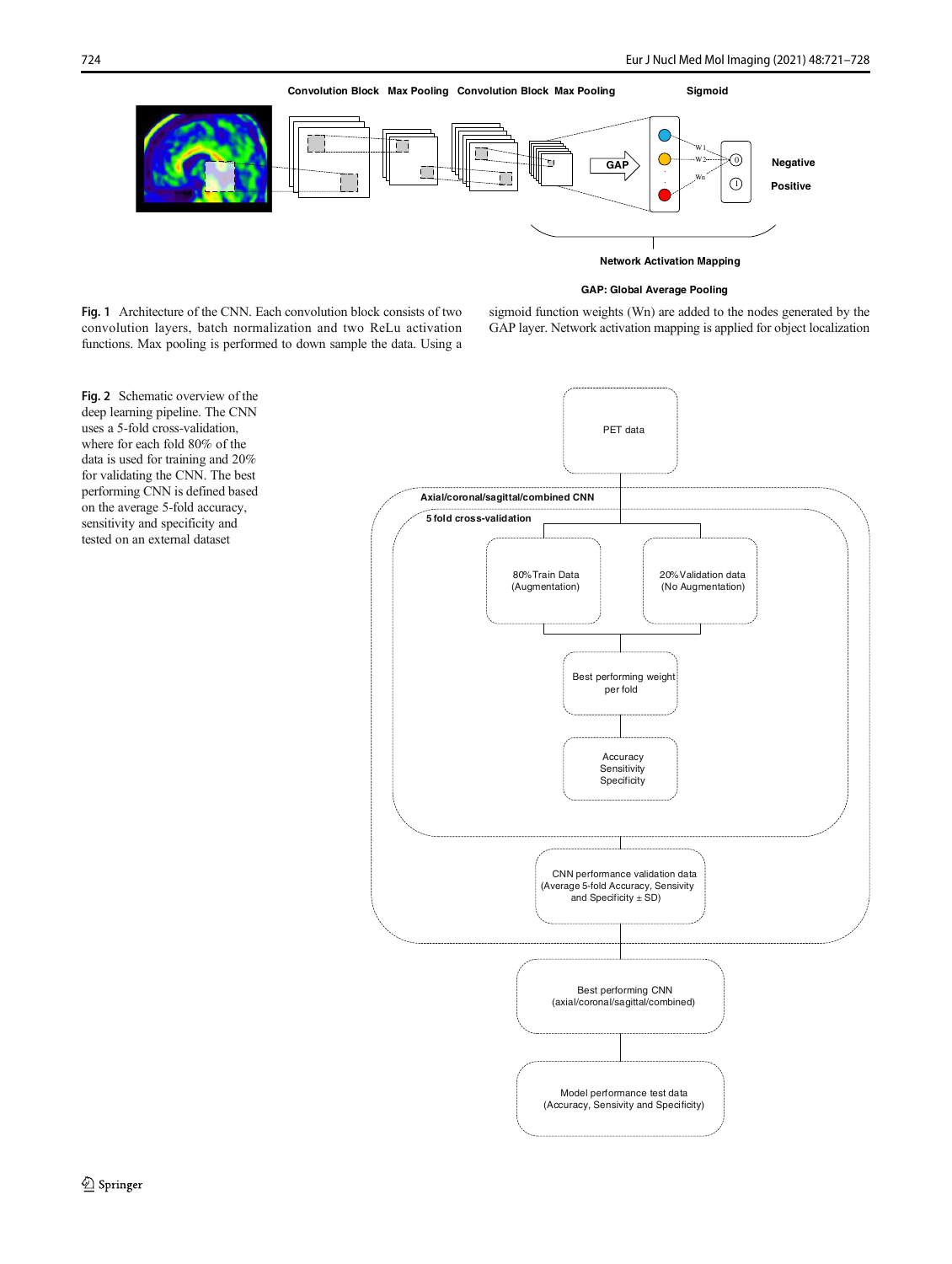<span id="page-4-0"></span>W1 \*  $\frac{1}{2}$  , we have  $\frac{1}{2}$  + W2 \*  $\frac{1}{2}$  +  $\frac{1}{2}$  +  $\frac{1}{2}$  +  $\frac{1}{2}$  +  $\frac{1}{2}$  +  $\frac{1}{2}$  +  $\frac{1}{2}$  +  $\frac{1}{2}$  +  $\frac{1}{2}$  +  $\frac{1}{2}$  +  $\frac{1}{2}$  +  $\frac{1}{2}$  +  $\frac{1}{2}$  +  $\frac{1}{2}$  +  $\frac{1}{2}$  + f1 f2 fn

Fig. 3 Network activation mapping. The global average pooling layer takes the average of each of the filters (fn) of the last max-pooling layer. The activation dense layer determines the individual weights (Wn) of each of these global average pooling nodes, resulting in a class prediction

most important for classification received a higher weight (Wn) from the activation sigmoid dense layer, as visualized in the network attention area map.

# **Results**

In Table 1, demographic and clinical data is presented. Table [2](#page-5-0) shows the performance of the different CNNs on classification of  $A\beta$  positive and negative <sup>18</sup>F-florbetapir scans for both the SCIENCe (training and validation) and ADNI (test) dataset. No overfitting occurred during training; given that differences in model performance between training and validation dataset were small. In general, best results were seen with a 2D-CNN based on the sagittal dataset. This model classified the validation set with an average accuracy of 99.2  $\pm$  1.5%, sensitivity of  $96.7 \pm 6.7\%$  and specificity of 100.0%.

Between the two qualified readers, no differences in visual assessment of the ADNI test data exist. For this dataset the sagittal model classified with an accuracy of 95.0%, sensitivity of 100.0% and specificity of 92.3%. In addition, for this dataset an average confidence score of  $4.6 \pm 0.6$  was given by the two qualified  $^{18}F$ -florbetapir readers and the sagittal CNN scored the scans with an average probability of  $0.95 \pm 0.04$ . The misclassified scan was scored by the qualified readers with a confidence score of 3.5 (average of the two readers) and the CNN scored the scan with a 0.88 probability.

Figure [4](#page-5-0) shows the network attention area maps of an amyloid positive (label: 1) and amyloid negative (label: 0) SCD patient and their predicted classification. It can be seen that the occipital cortex showed high (red areas) and the frontal cortex moderate to high (yellow-orange areas) network (node) importance for the amyloid positive scan. In case of the amyloid negative scan, it can be seen that the frontal cortex showed most network (red areas) importance.

# **Discussion**

A 2D-CNN to discriminate between Aß negative and positive  $18$ F-florbetapir PET scans of SCD subjects was successfully trained, validated and externally tested. The sagittal 2D-CNN was able to discriminate between Aß negative and positive <sup>18</sup>F-florbetapir PET scans with high performance in cognitively normal SCD subjects, in which Aß deposition can be subtle or near borderline [\[31](#page-7-0)]. As such, the sagittal 2D-CNN can be used as a classifier of A $\beta$  positive and negative <sup>18</sup>F-florbetapir scans in SCD patients and can support the visual assessment of these scans.

In this study, we preferred the use of 2D CNNs which are able to address the increasing complexity and quantities of imaging data, while minimizing computational cost. The predictions from the different decompositions can be combined to obtain a final combined classification. However, based upon our findings, performance of the combined classification was highly dependent on the individual performance of the CNNs. Since the axial and coronal CNNs scored lower than the sagittal CNN, a combined method did not benefit from the different decompositions and we finally proposed a 2D-CNN using sagittal slices as input. Previous studies proposed 3D CNNs to predict whether the PET and/or MRI scans were from a healthy control, MCI or AD patient [[7](#page-7-0), [32](#page-7-0), [33](#page-7-0)].

| Table 1 Subject demographics |  |
|------------------------------|--|
|------------------------------|--|

Train and validation data: SCIENCe  $SCD - A\beta$  negative (n = 101)  $SCD - A\beta$  positive (n = 32) Age 63.3  $\pm$  7.3 68.0  $\pm$  7.7 Male/females (*n*) 61/40 17/15 MMSE  $28.9 \pm 1.2$   $28.6 \pm 1.2$ Injected dose (MBq)  $312 \pm 37$   $312 \pm 37$   $312 \pm 37$ Test data: ADNI  $SCD - A\beta$  negative  $(n = 13)$   $SCD - A\beta$  positive  $(n = 9)$ Age  $70.8 \pm 5.1$   $72.7 \pm 4.7$ Male/females  $(n)$  8/5 1/8 MMSE  $29.1 \pm 0.8$   $29.3 \pm 0.7$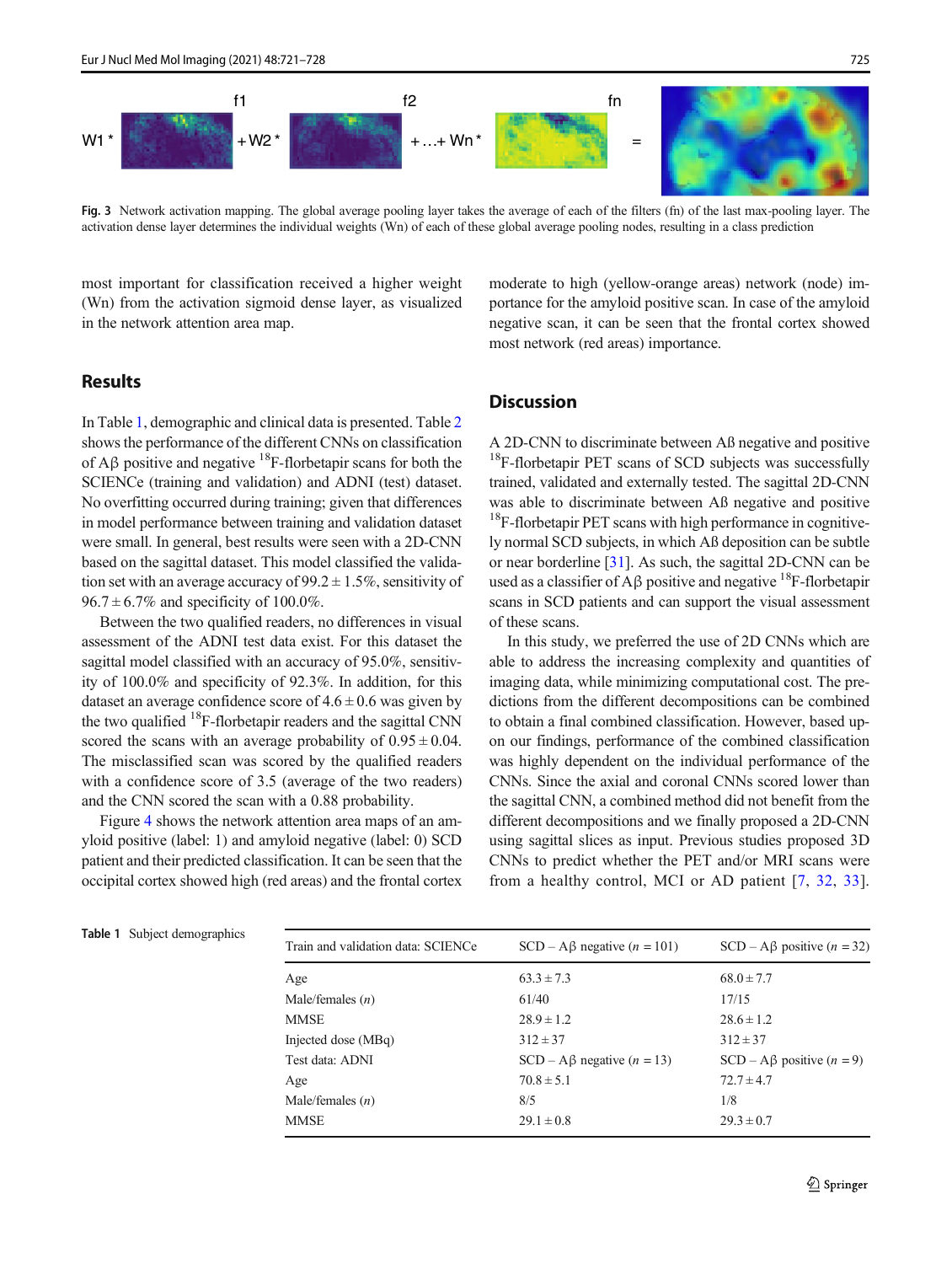<span id="page-5-0"></span>

| Performance metrics of the various CNNs<br>Table 2 |               |                                                                           |  |
|----------------------------------------------------|---------------|---------------------------------------------------------------------------|--|
|                                                    |               |                                                                           |  |
| Validation data: SCIENCe                           |               |                                                                           |  |
| $97 \pm 2\%$                                       | $87 \pm 7\%$  | $100\%$                                                                   |  |
| $95 \pm 2\%$                                       | $83 \pm 11\%$ | $99 \pm 2\%$                                                              |  |
| $99 \pm 2\%$                                       | $97 \pm 7\%$  | 100%                                                                      |  |
| $97 \pm 2\%$                                       | $87 + 7\%$    | $100\%$                                                                   |  |
|                                                    |               |                                                                           |  |
| 95%                                                | $100\%$       | 92.3%                                                                     |  |
|                                                    |               | Train data: SCIENCe Accuracy $(\%)$ Sensitivity $(\%)$ Specificity $(\%)$ |  |

However, the ability to obtain interslice context (3D) comes at high computational cost due to the increased number of parameters used by the CNN layers. Another consideration is whether the performance of classification would benefit from these interslice features. As can be seen from the results, the sagittal 2D-CNN already performed with very high accuracy. Consequently, the use of a 3D-CNN for this specific classification task can be speculative.

In this study we used several strategies to avoid overfitting, because overfitting is a critical challenge in training deeper CNN models with a relatively limited amount of training data compared with the large number of learnable features. To resolve this, dropouts are used after the max-pooling layers. The number of convolution layers and max-pooling layers that are used in the CNN also has influence on possible overfitting. Low spatial resolution in PET enables the use of fewer CNN layers, such that the CNN has less learnable parameters and thus is less sensitive to overfitting. Therefore, the model was restricted to four convolution layers.

Other artificial intelligence-based methods have been used for the classification of amyloid PET studies, such as methods based on feature extraction in combination with machine learning [[7,](#page-7-0) [8\]](#page-7-0). Machine learning based on VOI feature extraction however, ignores some small abnormal changes and these small changes can contain importantinformation that may reduce model robustness. In addition, potentially relevant brain regions might not fit into the pre-defined VOIs, limiting the representativeness of extracted features. The proposed deep

learning framework uses convolution layers instead, which can jointly learn and discriminate the image features for supervised (using only the ground truth label) image classification, and could therefore have a better representation of the actual data than the predefined features. Even though our pipeline is dependent on the pre-processing, the preprocessing was done to improve generalization of multicentre scans and remove voxels outside the brain, thereby improving CNN performance.

#### Model output verification/interpretation

The robustness of machine and deep learning models highly depends on the validity of the provided ground truth. Visual assessments (as ground truth) can contain errors, especially when it requires high expertise and experience. In this study, visual reads of the 18F-florbetapir PET scans were done by an expert nuclear medicine physician (BB) with over 15 years of experience. Ideally, visual reads should be done by more than one reader. However, the ADNI database does not provide such reads; therefore, a second qualified reader (SV) visually read and labelled the external test PET scans from the ADNI database. Between the two qualified readers, no differences in visual assessment of the external test data were observed and we therefore did not involve more readers. From the external ADNI test result, it can be seen that there was only one misclassification. However, this misclassification was out of all the external test scans scored with the lowest confidence by the readers and with a relatively low probability by the sagittal CNN. Thus, this result may suggest that the CNN assesses the scans in an almost similar fashion as the two readers. However, this should be assessed in a more extensive study, and therefore, should be interpreted with caution. Yet, a well-trained CNN might be superior to readers who lack training and experience in visually reading 18F-florbetapir PET studies and it is less time-consuming.

Defining AD as a biological construct provides a precise approach to target disease process and one of the first pathological changes that occurs in the brain is the accumulation of Aβ [\[34\]](#page-7-0). Thus, an accurate characterization and understanding of the abnormalities for Aβ deposition is important to

# **SCD subject (positive)**



**SCD subject (negative)**

Fig. 4 Network activation maps. For each subject, a 2D class activation map with complementary probability can be obtained. The red areas indicate patterns that are highly associated with the specific predicted class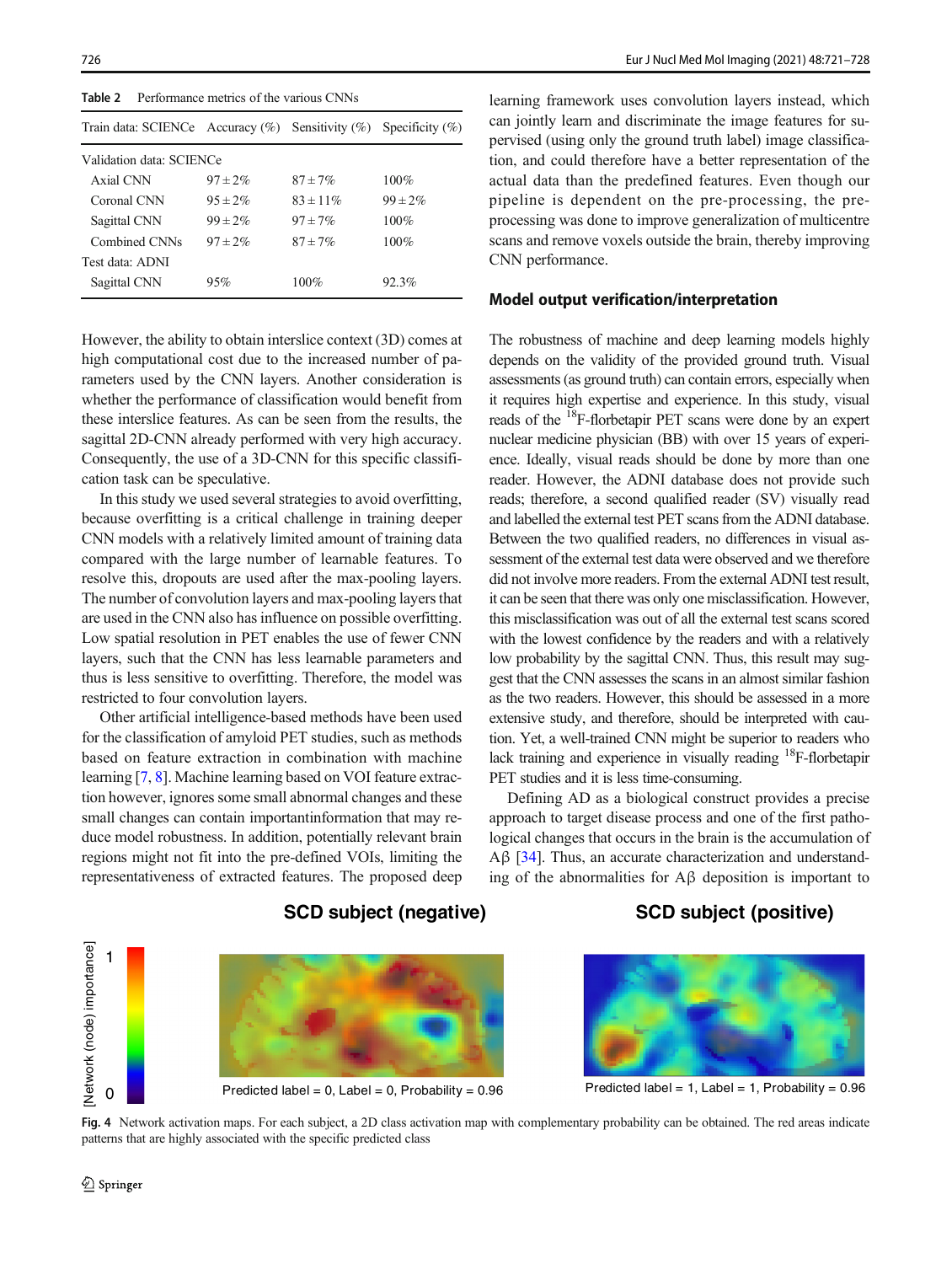<span id="page-6-0"></span>identify early disease stages. To aid this, network maps indicating neuronal weights can be generated by combining the convolution layers and the global average-pooling layer. The network attention area maps are, however, not necessarily a measure for Aβ deposition but a representation of the extracted patterns that are important to the predicted group. The occipital cortex is a region with high non-specific binding and not commonly inspected during <sup>18</sup>F-florbetapir clinical PET reading [\[35](#page-7-0)]. Yet, interestingly we found that this region showed high importance for the predicted group. This, however, might not be the result of increased  $^{18}$ F-florbetapir uptake, but could also be due to specific texture or shape which is associated with the predicted group. The frontal cortex is a region associated with early Aβ deposition, and therefore, used for  $^{18}$ F-florbetapir PET diagnoses [\[35](#page-7-0)]. From the network activation map we found that this region showed moderate to high importance for both the positive and negative amyloid scan. This could be the result of respectively increased or decreased <sup>18</sup>F-florbetapir uptake in this region.

Besides 18F-florbetapir, 18F-florbetaben, 18F-flutemetamol and Pittsburgh Compound-B  $(^{11}C-PiB)$  are other ligands to detect Aβ burden [[36](#page-7-0), [37](#page-7-0)]. In future studies, it is therefore of interest to evaluate whether the <sup>18</sup>F-florbetapir-derived sagittal CNN could be used to classify  $A\beta$  scans obtained with <sup>18</sup>Fflorbetaben,  $^{18}$ F-flutametamol and  $^{11}$ C-PiB.

## Conclusion

A sagittal 2D-CNN to classify AB negative and positive  $^{18}$ Fflorbetapir PET scans in SCD patients was successfully constructed, trained, validated and tested. This CNN might therefore be useful for classification of Aß negative and positive  $18$ F-florbetapir PET scans in situations where there is lack of trained and experienced readers.

Funding and acknowledgement Research of Alzheimer Center Amsterdam is part of the Neurodegeneration program of Amsterdam Neuroscience. Alzheimer Center Amsterdam is supported by Alzheimer Nederland and Stichting VUmc funds. Avid Radiopharmaceuticals, Inc., a wholly owned subsidiary of Eli Lilly and Company, enabled use of the  $18F$ -florbetapir (and/or  $18F$ -flortaucipir) tracer by providing doses and funding. The study Golla et al. [[17\]](#page-7-0) was sponsored by AVID. Wiesje van der Flier is recipient of a research grant for the SCIENCe project from Gieske-Strijbis Fonds. Bart de Vries was supported by Amsterdam Neuroscience alliance project.

Data collection and sharing for this project was funded by the Alzheimer's Disease Neuroimaging Initiative (ADNI) (National Institutes of Health Grant U01 AG024904) and DOD ADNI (Department of Defence award number W81XWH-12-2-0012). ADNI is funded by the National Institute on Ageing, the National Institute of Biomedical Imaging and Bioengineering, and through generous contributions from the following: AbbVie, Alzheimer's Association; Alzheimer's Drug Discovery Foundation; Araclon Biotech; BioClinica, Inc.; Biogen; Bristol-Myers Squibb Company; CereSpir, Inc.; Cogstate; Eisai Inc.; Elan Pharmaceuticals, Inc.; Eli Lilly and Company; EuroImmun; F. Hoffmann-La Roche Ltd. and its affiliated company

Genentech, Inc.; Fujirebio; GE Healthcare; IXICO Ltd.; Janssen Alzheimer Immunotherapy Research & Development, LLC.; Johnson & Johnson Pharmaceutical Research & Development LLC.; Lumosity; Lundbeck; Merck & Co., Inc.; Meso Scale Diagnostics, LLC.; NeuroRx Research; Neurotrack Technologies; Novartis Pharmaceuticals Corporation; Pfizer Inc.; Piramal Imaging; Servier; Takeda Pharmaceutical Company; and Transition Therapeutics. The Canadian Institutes of Health Research is providing funds to support ADNI clinical sites in Canada. Private sector contributions are facilitated by the Foundation for the National Institutes of Health ([www.fnih.org](http://www.fnih.org)). The grantee organization is the Northern California Institute for Research and Education, and the study is coordinated by the Alzheimer's Therapeutic Research Institute at the University of Southern California. ADNI data are disseminated by the Laboratory for Neuro Imaging at the University of Southern California.

Author contribution statement BV, SG and RB contributed to the concept and design of the study. JE, SV, TT, WF and BB contributed to the acquisition of the data. BV, SG and RB contributed to the analysis and interpretation of the data. BV drafted the manuscript. BV, SG, JE, SV, FH, MC, BB, WF, MY and RB read, critically reviewed and approved the manuscript.

Data availability The datasets used and/or analysed during the current study are available from the corresponding author on reasonable request.

#### Compliance with ethical standards

Conflict of interest The authors declare that they have no conflict of interest.

Ethics approval Before enrolment, all SCIENCe subjects provided written informed consent and the studies were approved by the Medical Ethics Review Committee of Amsterdam UMC, location VUmc.

Code availability The code used during the current study is available from the corresponding author on reasonable request.

Open Access This article is licensed under a Creative Commons Attribution 4.0 International License, which permits use, sharing, adaptation, distribution and reproduction in any medium or format, as long as you give appropriate credit to the original author(s) and the source, provide a link to the Creative Commons licence, and indicate if changes were made. The images or other third party material in this article are included in the article's Creative Commons licence, unless indicated otherwise in a credit line to the material. If material is not included in the article's Creative Commons licence and your intended use is not permitted by statutory regulation or exceeds the permitted use, you will need to obtain permission directly from the copyright holder. To view a copy of this licence, visit [http://creativecommons.org/licenses/by/4.0/](https://doi.org/).

# References

- 1. Slot RER, Sikkes SAM, Berkhof J, Brodaty H, Buckley R, Cavedo E, et al. Subjective cognitive decline and rates of incident Alzheimer's disease and non-Alzheimer's disease dementia. Alzheimers Dement. 2019;15(3):465–76.
- 2. Slot RER, Verfaillie SCJ, Overbeek JM, Timmers T, Wesselman LMP, Teunissen CE, et al. Subjective cognitive impairment cohort (SCIENCe): study design and first results. Alzheimers Res Ther. 2018;10(1):76.